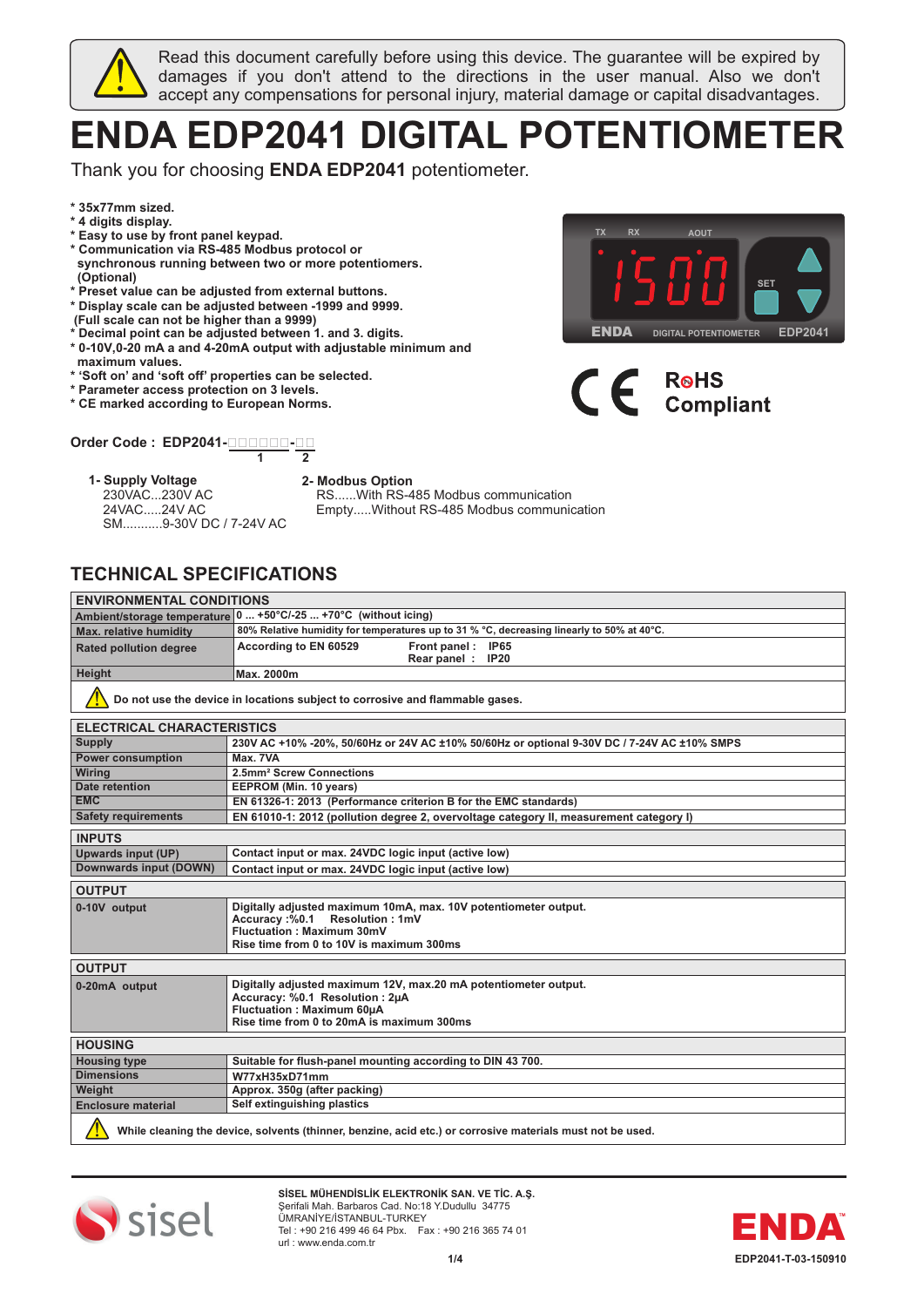### **TERMS**



- 1) Adjusted potentiometer value is seen in run mode Parameter name, value or its unit in programming mode.
- 2) Increment key during run mode.
- Increment or parameter selection key during programming mode.
- 3) Decrement key during run mode. Decrement or parameter selection key during programming mode.
- 4) Used for selecting run or programming modes and for adjusting parameters.

 **( 1 ) Digital display**

12,5 mm 4 digits 7 segment red LED display

 **( 2 ),( 3 ),( 4 ) Keypad** Micro switch

### **DIMENSIONS**



**Panel cut-out**

**CONNECTION DIAGRAM** 

71,5mm





**2)** There must be at least 60mm free space behind the device, otherwise it would be difficult to remove it from the panel.



a <sub>Smm</sub>

**ENDA EDP2041** is intended for installation in control panels. Make sure that the device is used only for intended purpose. The electrical connections must be carried out by a qualified staff and must be according to the relevant locally applicable regulations. During an installation, all of the cables that are connected to the device must be free of electrical power. The device must be protected against inadmissible humidity, vibrations, severe soiling.Make sure that the operation temperature is not exceeded. The cables should not be close to the power cables or components.







#### **NOTE :**

**-** d.Adr. parameter should be selected C.Pot in master potentiometer. In this case d.Adr. parameter of other potentiometers aren't used. But be sure that C.Pot isn't selected in slave potentiometers to prevent confusion. Settings of slave potentiometers change proportional to setting of master potentiometer. For example; When Max. output of master potentiometer is changed from 10V to 5V, max. output of slave potentiometers decrease half of previous value proportional to this. If previous output of slave potentiometer is 6V, it decreases 3V. Ponc parameter of slave potentiometer should be selected oFF in order to understand master potentiometer when slave is energized.

**-** Computer should be used to change only a few potentiometers. In this case, there is not master potentiomer. Output of the required potentiometer is changed according to  $d. Hd\tau$ . parameter.

**-** Baud rate of potentiometers must be same in both conditions. 120 Ohm termination resistor should be used at the ends and beginning of transmission line.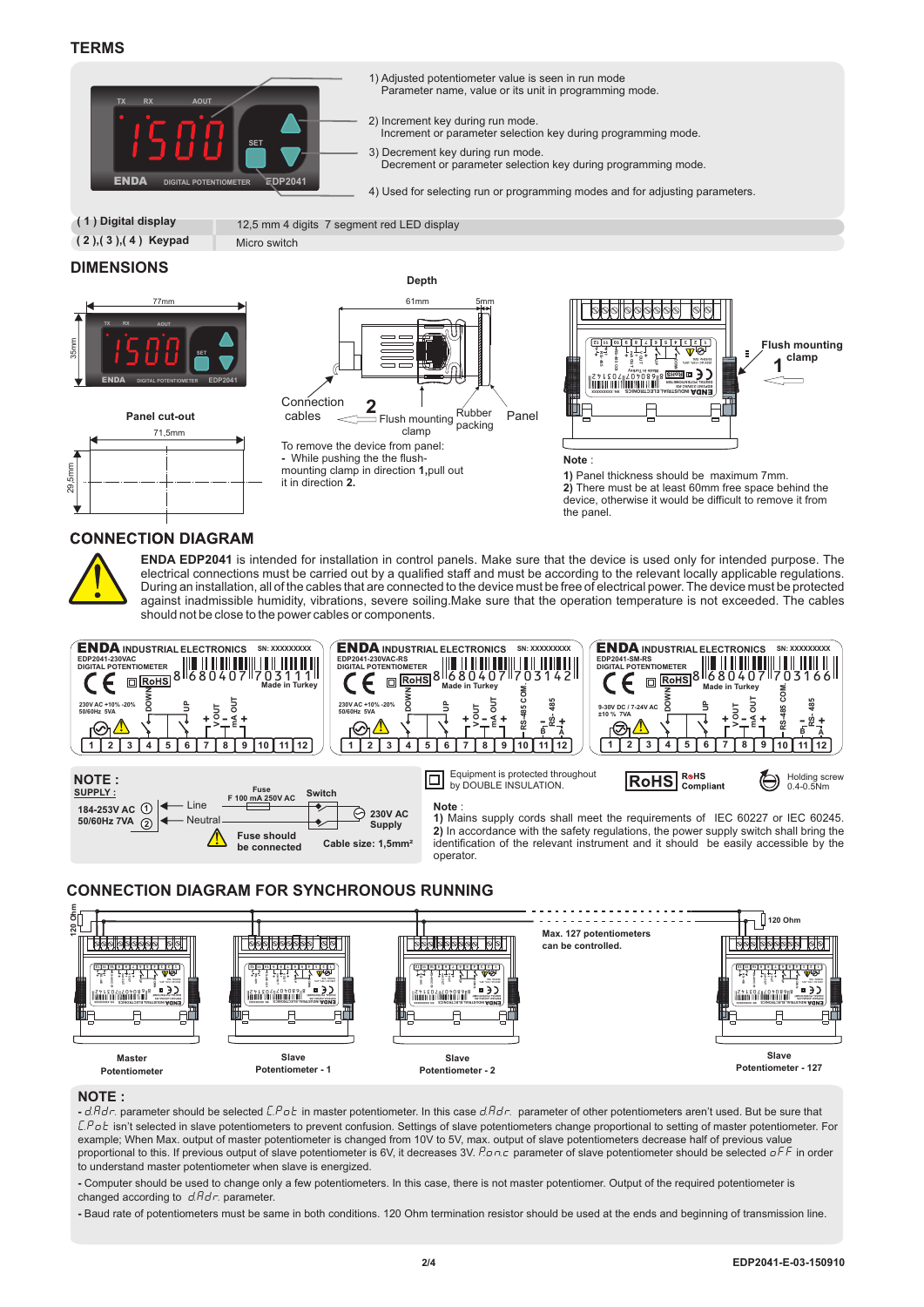